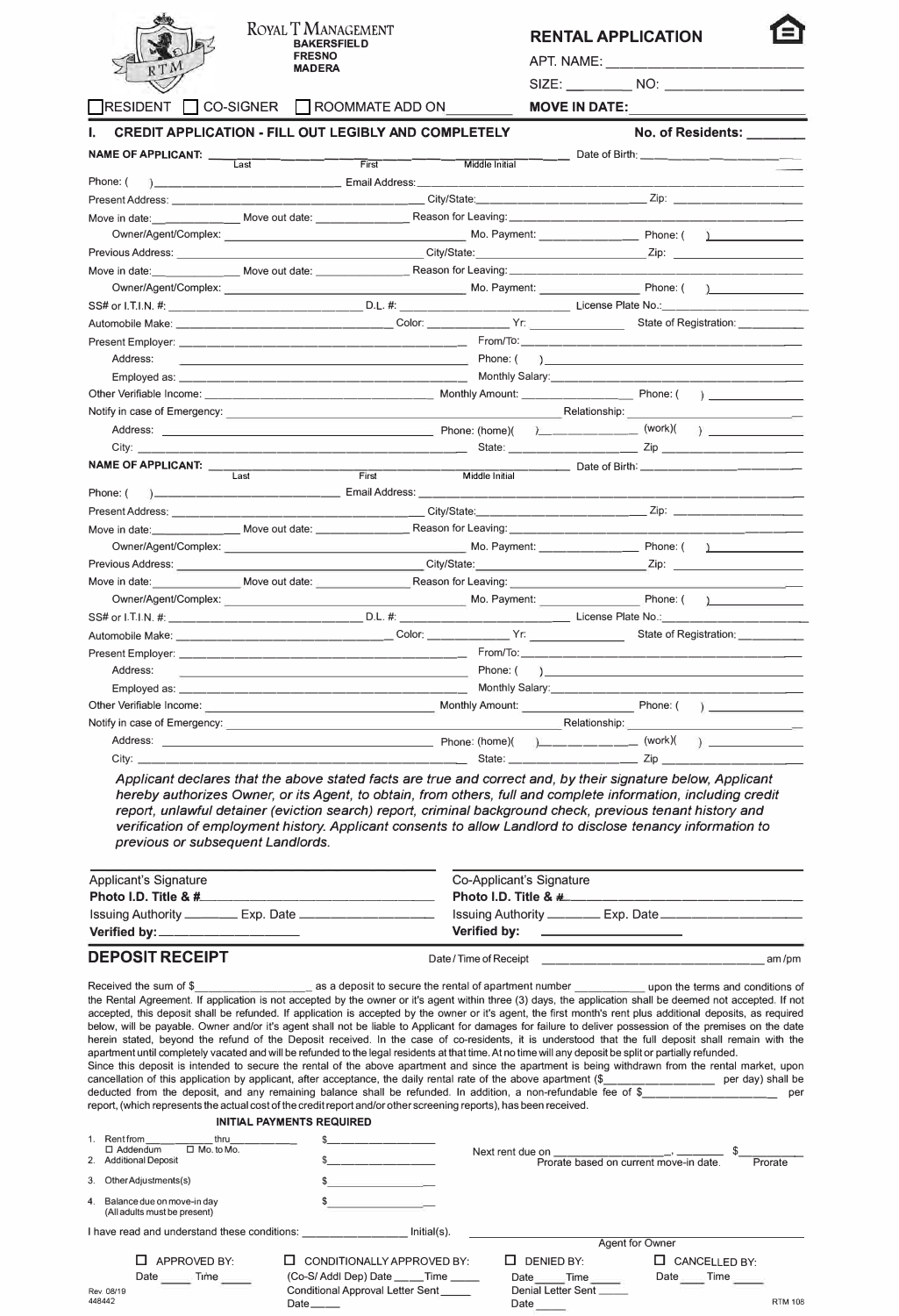# **Accommodating Persons with Disabilities**

The Fair Housing Act allows applicants or residents with disabilities to make requests for a reasonable accommodation in any rule, policy, practice or service. Additionally, applicants or residents with disabilities may request modifications to their rental unit, at their own expense, so long as they agree to restore the property to its original condition when their tenancy ends, with normal wear and tear excepted. Additional conditions may apply.

If you are a person with a physical or mental disability and would like to make a request for an accommodation to any rule, policy, practice or service, or would like to request a modification to a rental unit or to the property, please contact a property manager for assistance.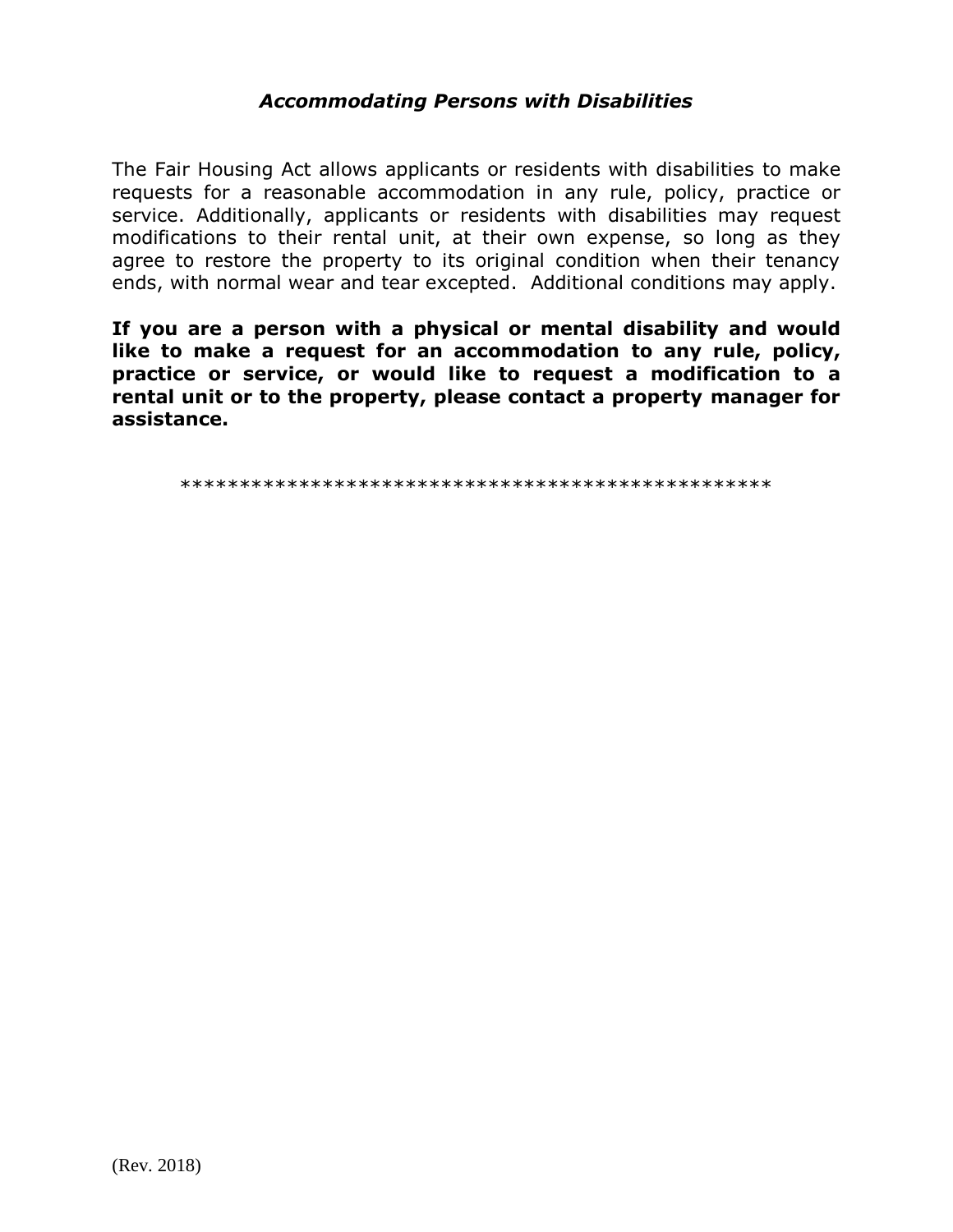### **Criminal History and Verification Authorization Addendum**

Royal T Management places no interest higher than the safety and wellbeing of its residents. Because of this, Royal T Management will not rent to applicants with a history of criminal behavior showing a disregard for the health, safety and/ or property of others. This Addendum is designed to determine whether you meet the social interaction requirements for residency in a property managed by Royal T Management. Your response to the following question will be subject to verification and any false response to the following question will be subject to and/ or result in termination of your rental agreement/ lease.

Have you ever been arrested for or charged with any felony crime involving:

Drugs - manufacture, sale, distribution of any controlled substance within the last 7 years;

Weapons – the possession, manufacture, sale, distribution or use of any illegal weapon and/or the illegal possession, sale distribution, use or discharge of any firearm;

Gangs - membership in or participation in the activities of any criminal street gang;

Sexual Crimes – including, but not limited to prostitution, pimping, pandering, rape, molestation, sodomy, stalking and mayhem;

Injury or threatened injury to a person; Injury or threatened injury to property;

Theft – including but not limited to robbery and/or burglary;

Shoplifting, or passing bad or forged checks within the past seven (7) years;

And which arrest or charge resulted in a plea or finding of guilt, a conviction, a withheld adjudication or a deferred adjudication?



If you answered YES to the question above, then you may be ineligible for residency in a property managed by Royal T Management. Please print your name and sign the authorization below so that your response may be investigated and verified.

I, hereby authorize Royal T Management, to verify any and all statements and representations, whether express or implied, made by me with respect to this Criminal History and Verification Authorization Addendum. This authorization is to include, but is not limited to, the power of Royal T Management to obtain a criminal background check concerning me, and I agree to furnish any further information and authorization as may be requested by Royal T Management to accomplish the task of verifying my statements and representations. I hereby authorize any person or entity to release to Royal T Management, any and all information as may be requested by Royal T Management concerning the matters referred to in this Criminal History and Verification Authorization Addendum.

### APPLICANT

Print Name: ----------

**425767**<br>Revised 5/24/16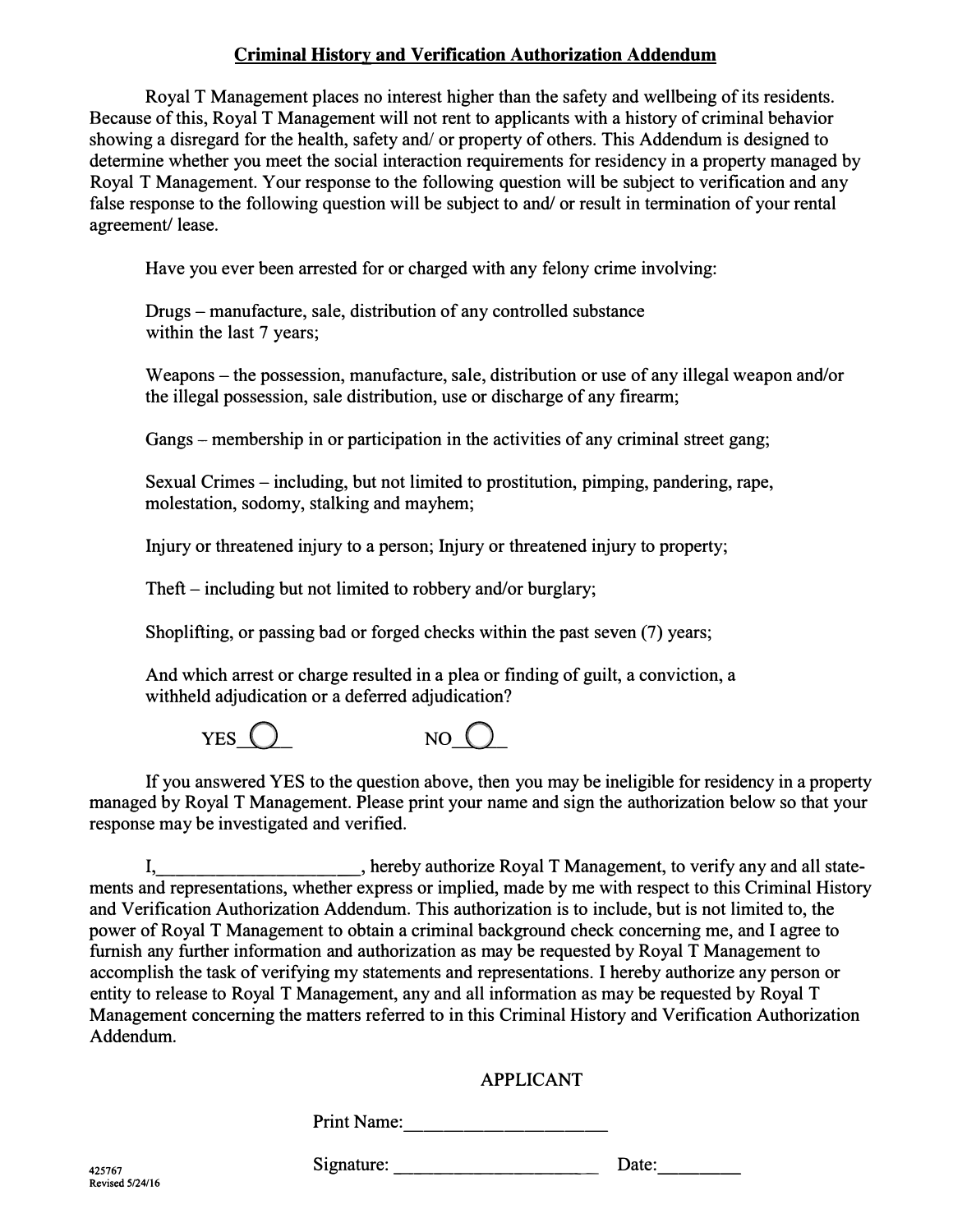

ROYAL T MANAGEMENT

**Name of Applicant \_\_\_\_\_\_\_\_\_\_\_\_\_\_\_\_\_\_\_\_\_\_\_\_\_\_\_\_\_\_\_\_\_\_\_** 

**Complex \_\_\_\_\_\_\_\_\_\_\_\_\_\_\_\_\_\_\_\_\_\_\_\_\_\_\_\_\_ Apt. # \_\_\_\_\_\_\_\_**

**I, \_\_\_\_\_\_\_\_\_\_\_\_\_\_\_\_\_\_\_\_\_, wish to receive a copy of an Investigative Consumer Report prepared about me. I understand the copy of the report shall be sent within three (3) business days of the date the report was provided to the recipient user.**   $[$  NO  $[$  YES Copy given  $\frac{1}{\sqrt{2}}$  NO  $[$  YES Copy given  $\frac{1}{\sqrt{2}}$ 

**AUTHORIZATION: By their signature below, applicant hereby authorizes owner, or its agent, to obtain, from others, full and complete information, including credit report, unlawful detainer (eviction search) report, criminal background check, previous tenant history and verification of employment history. Applicant consents to allow landlord to disclose tenancy information to previous or subsequent landlords**.

| Signature | Jate |
|-----------|------|
|           |      |